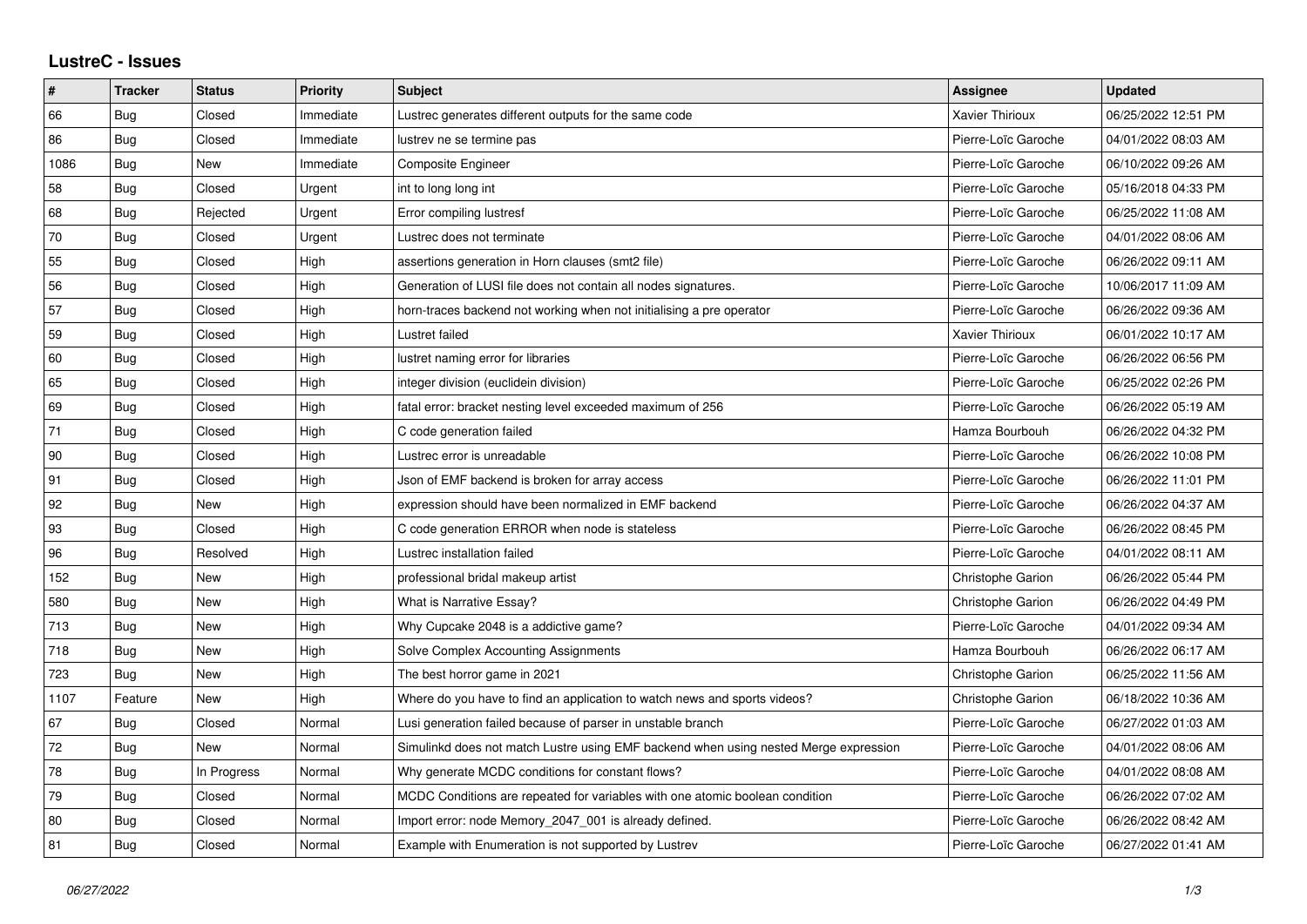| ∦   | <b>Tracker</b> | <b>Status</b> | <b>Priority</b> | <b>Subject</b>                                                                       | <b>Assignee</b>     | <b>Updated</b>      |
|-----|----------------|---------------|-----------------|--------------------------------------------------------------------------------------|---------------------|---------------------|
| 84  | <b>Bug</b>     | Closed        | Normal          | kind2 output: "real when true( is Enabled clock)" => "real"                          | Pierre-Loïc Garoche | 04/01/2022 08:03 AM |
| 85  | Bug            | Closed        | Normal          | lustrev failed                                                                       | Pierre-Loïc Garoche | 06/26/2022 10:15 PM |
| 87  | Bug            | Closed        | Normal          | kind2 output: merge                                                                  | Pierre-Loïc Garoche | 04/01/2022 08:03 AM |
| 88  | Bug            | New           | Normal          | kind2 output: When for node arguments                                                | Pierre-Loïc Garoche | 06/26/2022 01:11 PM |
| 89  | Bug            | Closed        | Normal          | <b>EMF</b> backend failed                                                            | Pierre-Loïc Garoche | 06/27/2022 02:02 AM |
| 167 | Bug            | New           | Normal          | instant loan without documents                                                       | Anonymous           | 06/27/2022 02:27 AM |
| 188 | Bug            | New           | Normal          | Why are university students buying assignments online?                               | Pierre-Loïc Garoche | 06/26/2022 11:39 PM |
| 224 | Feature        | <b>New</b>    | Normal          | Instant Personal Loan                                                                | Pierre-Loïc Garoche | 06/26/2022 11:33 PM |
| 270 | <b>Bug</b>     | New           | Normal          | Logo Mansion                                                                         | Christophe Garion   | 04/01/2022 08:20 AM |
| 281 | Feature        | <b>New</b>    | Normal          | what are the types of Ringtones?                                                     | Anonymous           | 06/26/2022 06:00 AM |
| 500 | Bug            | New           | Normal          | Simply contact the technical team, to find the solution to cash app refund problems. | Pierre-Loïc Garoche | 06/27/2022 01:04 AM |
| 501 | <b>Bug</b>     | <b>New</b>    | Normal          | How Do I Annihilate Cash App Transfer Failed Problems Effectively                    | Pierre-Loïc Garoche | 06/27/2022 02:49 AM |
| 523 | <b>Bug</b>     | <b>New</b>    | Normal          | What Is The Right Google Account Recovery Aid To Regain Account Access?              | Pierre-Loïc Garoche | 06/26/2022 01:15 PM |
| 530 | <b>Bug</b>     | New           | Normal          | Cheap Assignment Writing Service UK                                                  | Anonymous           | 06/26/2022 09:23 PM |
| 531 | Bug            | <b>New</b>    | Normal          | Cheap Assignment Writing Service UK                                                  | Anonymous           | 06/26/2022 02:10 PM |
| 534 | <b>Bug</b>     | New           | Normal          | Know how to initiate cash app refund by contacting the technical team                | Pierre-Loïc Garoche | 06/26/2022 11:13 PM |
| 535 | Bug            | New           | Normal          | Getting Tangled Problems When You Try To Apply For Cash App Delete Account           | Christophe Garion   | 06/26/2022 04:51 PM |
| 536 | Bug            | <b>New</b>    | Normal          | How to check the balance on the cash app card                                        | Hamza Bourbouh      | 06/27/2022 01:12 AM |
| 569 | <b>Bug</b>     | New           | Normal          | What is the incoming and outgoing mail server for Outlook IMAP settings?             | Pierre-Loïc Garoche | 06/27/2022 02:29 AM |
| 570 | Bug            | New           | Normal          | What is Sutton bank cash app customer service phone number?                          | Pierre-Loïc Garoche | 06/26/2022 07:49 AM |
| 571 | Bug            | <b>New</b>    | Normal          | How may the Cash app dispute your trade?                                             | Pierre-Loïc Garoche | 06/26/2022 10:48 PM |
| 579 | <b>Bug</b>     | New           | Normal          | YOUR CV MAKES YOUR FIRST IMPRESSION                                                  | Christophe Garion   | 06/26/2022 06:07 PM |
| 601 | Bug            | New           | Normal          | Best Essay Writing Service UK                                                        | Pierre-Loïc Garoche | 06/26/2022 04:23 PM |
| 602 | Bug            | New           | Normal          | Best Essay Writing Service UK                                                        | Pierre-Loïc Garoche | 06/26/2022 12:16 AM |
| 606 | Feature        | New           | Normal          | Play unblocked cookie crush 3                                                        | Pierre-Loïc Garoche | 06/22/2022 04:12 AM |
| 671 | <b>Bug</b>     | New           | Normal          | Hot games                                                                            | Pierre-Loïc Garoche | 06/26/2022 12:40 AM |
| 674 | <b>Bug</b>     | New           | Normal          | The best game in 2021                                                                | Pierre-Loïc Garoche | 06/26/2022 03:10 PM |
| 694 | <b>Bug</b>     | New           | Normal          | How to Get Guidance On How To Cash App Withdrawal Limit?                             | Christophe Garion   | 06/27/2022 02:47 AM |
| 707 | Bug            | New           | Normal          | Why Accounting Assignments Are Beneficial For The Students?                          | Pierre-Loïc Garoche | 06/24/2022 09:16 PM |
| 722 | <b>Bug</b>     | New           | Normal          | Vergrößern Sie Instagram-Fotos mit instazoom                                         | Christophe Garion   | 06/25/2022 02:24 PM |
| 759 | Bug            | New           | Normal          | Canon IJ Network Tool                                                                | Pierre-Loïc Garoche | 06/26/2022 01:17 PM |
| 814 | <b>Bug</b>     | New           | Normal          | Stage Fright Cure                                                                    | Pierre-Loïc Garoche | 06/26/2022 07:04 AM |
| 829 | <b>Bug</b>     | New           | Normal          | Write My Dissertation For Me UK                                                      | Pierre-Loïc Garoche | 06/26/2022 04:13 AM |